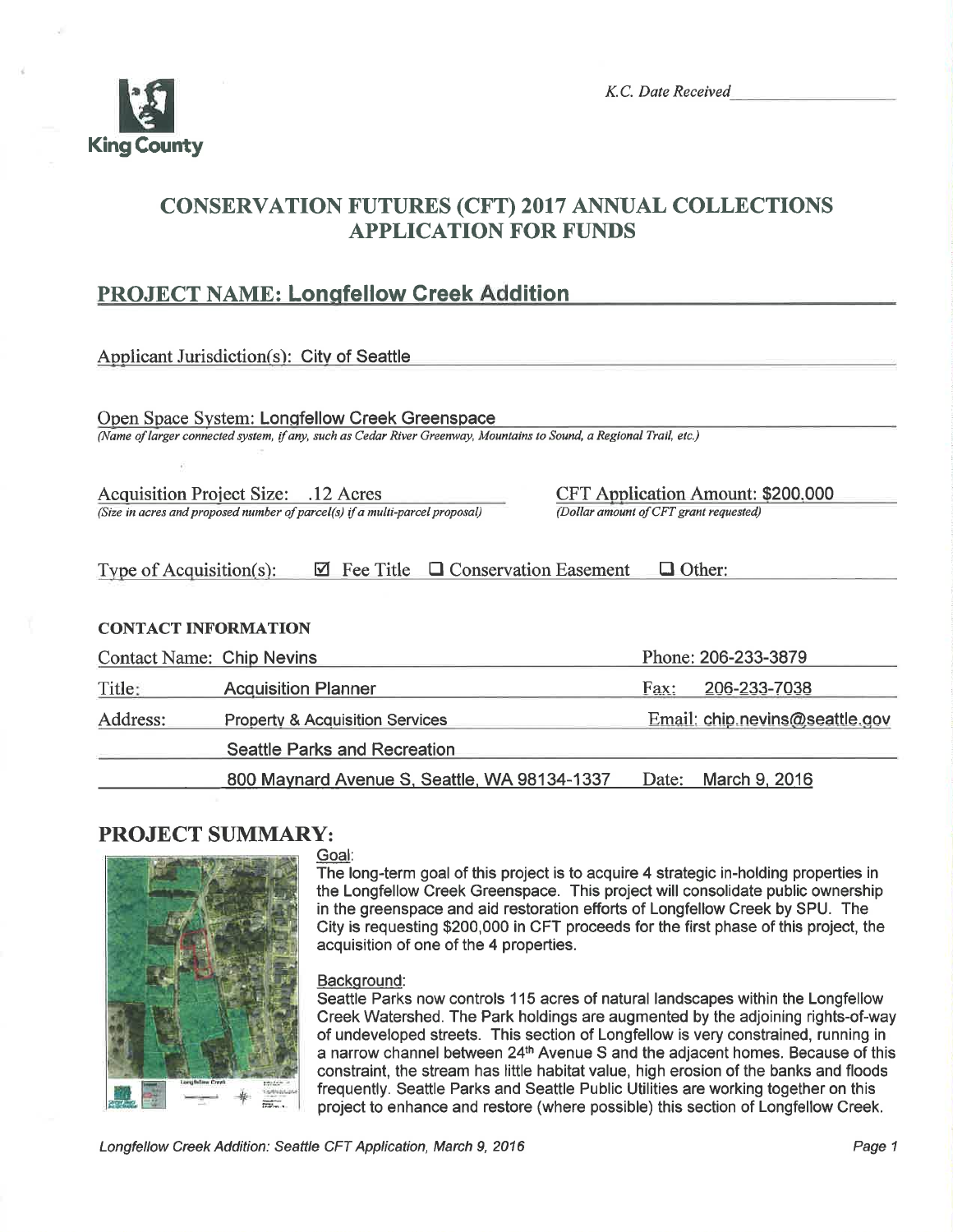### 1. OPEN SPACE RESOURCES

Please review the attached evaluation criteria. For the **proposed acquisition parcel(s)**, please mark those criteria that apply and thoroughly, yet succinctly, describe in the space below how the proposed acquisition satisfies each marked criteria. Please clearly describe how these criteria might be met at a landscape level, and how they apply to individual parcels. If restoration is part of the plan, please briefly describe the current condition and the hoped for restored condition that is the goal of the acquisition.

- $\Box$  A. Wildlife habitat or rare plant reserve  $\Box$  E. Historic/cultural resources
- 
- 
- 
- 
- $\boxtimes$  B. Salmon habitat and aquatic resources  $\boxtimes$  F. Urban passive-use natural area/greenbelt  $\boxtimes$  C. Scenic resources  $\boxtimes$  G. Park/open space or natural corridor addit
	- $\boxtimes$  G. Park/open space or natural corridor addition
- $\Box$  D. Community separator  $\Box$  H. Passive recreation opportunity/unmet needs



enhanced floodplain reconnection.

A. Seattle Parks now controls 1 15 acres of natural landscapes within the Longfellow Creek Watershed. The Park holdings are augmented by the adjoining rights-of-way of undeveloped streets. These lands help protect water quality and maintain year-round flow in the four-mile-long creek. These lands are being held for their natural resource values (as well as for passive recreation use) and the City and its citizens have made considerable investments in restoring and enhancing natural habitats. Wildlife utilizing these urban wildlife corridors includes raptors and red foxes, which feed on the small mammals and other animals that live in the greenspaces. The parcel proposed for acquisition would consolidate existing City ownerships, reduce habitat fragmentation and allow for

- B. Longfellow Creek is one of five major streams in Seattle, and teeming fish runs are still remembered by some long-time residents. Its headwaters are in Roxhill Park and it flows north for approximately four miles to its confluence with the intertidal Duwamish River. Chum and coho salmon now return to the creek to spawn in the fall, thanks in large part to extensive and continuing community efforts to restore the creek and adjoining uplands, including invasive weed removal and planting of native trees & shrubs. The protected watershed lands host a large variety of plant and animal species. Both types of salmon are Species of Concern. The acquisition of this property would allow for enhanced flood plain reconnection as part of Seattle Public Utilities' project. Observations conducted by citizen groups working with Seattle Public Utilities indicate that the numbers of returning fish have been increasing since the acquisition and protection of lands in the riparian zone.
- C. The acquisition of the targeted property would help preserve and enhance a green corridors in the midst of increasing residential development in the Delridge district. The Longfellow Creek Greenspãce is a valued aesthetic amenity in this community.
- F. The purchase of the target property is part of Seattle Park's long-term phased acquisition strategy for consolidating and extending the City's open space holdings within the Longfellow Creek Watershed. The natural landscapes already under the control of Seattle Parks and Recreation include the Longfellow Creek Greenspace, Camp Long, the riparian corridor within the West Seattle Golf Course, and the headwater wetlands in Roxhill Park. These currently total 115 acres, and are augmented by the rights-of-way of undeveloped streets within the City ownerships.
- G. See A. and F. above. Seattle Public Utilities is proposing a major stream restoration project in this section of Longfellow Creek next to the parcel proposed for acquisition along Longfellow Creek, and it would contribute to the long-term viability of this project by allowing for a larger restoration project and eliminating encroachment problems and land-use conflicts.
- H. Delridge is a designated Neighborhood Revitalization Area, and the City's strategies to achieve revitalization include the provision of recreation and environmental amenities such as the acquisition projects proposed in this application.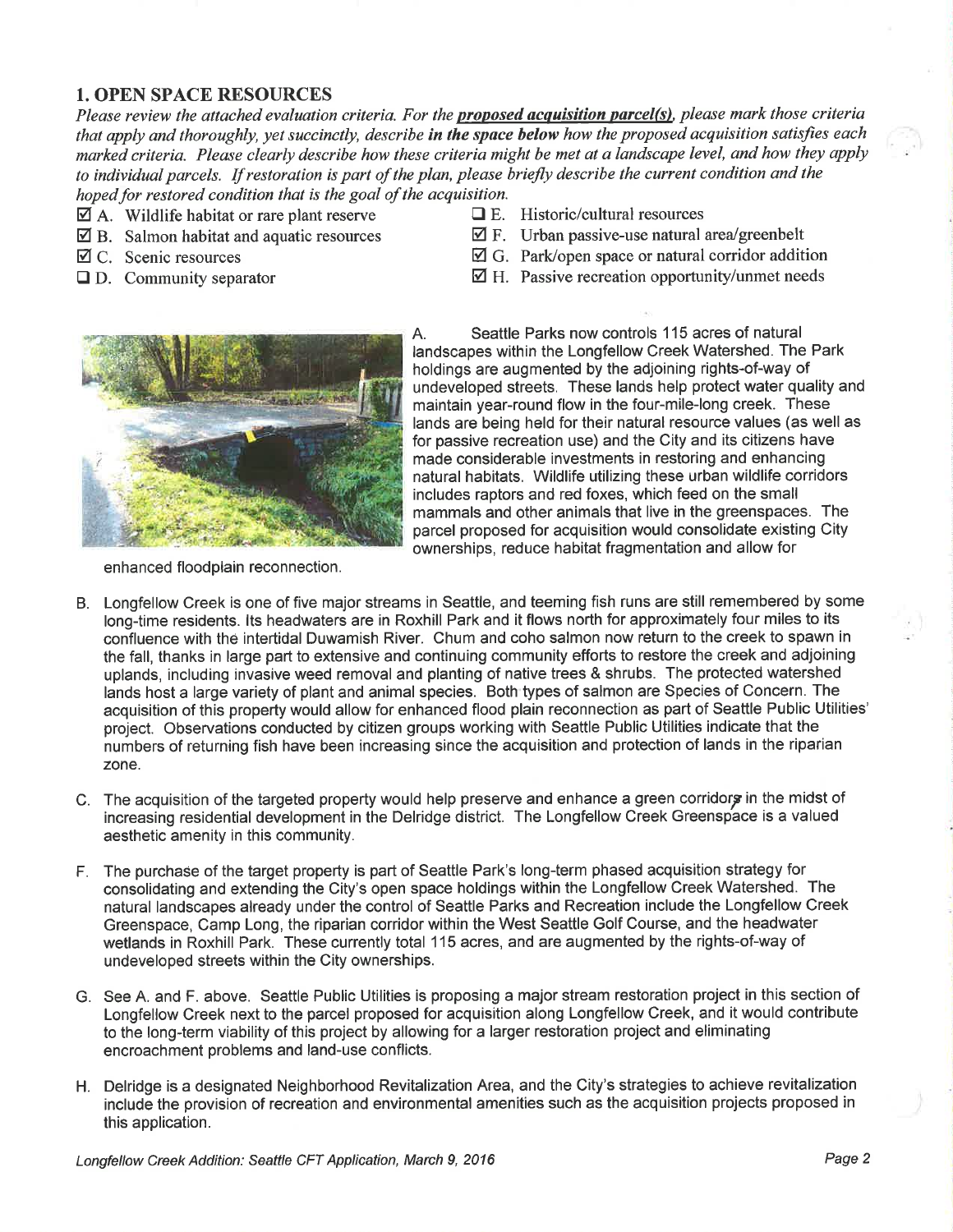## 2. ADDITIONAL FACTORS

For the proposed acquisition parcel(s), please mark all criteria that apply and thoroughly, yet succinctly, describe in the space below how the proposed acquisition satisfies each marked criteria.

- $\boxtimes$  A. Educational/interpretive opportunity
- $\boxtimes$  B. Threat of loss of open space resources
- Øc. Ownership complexity/willing seller(s)/ownership interest proposed
- ☑ D. Partnerships Describe any public or private partnerships that will enhance this project
- $\boxtimes$  E. Is the property identified in an adopted park, open space, comprehensive, or community plan?
- $\Box$  F. Transferable Development Credits (TDC) participation
- A. Longfellow Creek is a major focus of environmental education and interpretive activities. A number of nearby schools are involved in creek restoration projects, as well as Seattle Parks and Recreation's Camp Long nature center, whose naturalists use the watershed as outdoor classrooms for both children and adults.
- B. This acquisition would begin to fill a major gap in Parks ownership along this section of Longfellow Creek and allow for enhanced floodplain restoration of the Creek. The long-term goal is to acquire all 4 of the in-holding properties and restore the streambed much as has been done in sections of Thornton Creek. The first likely acquisition is for the one adjacent to parks property. lf not purchased these properties will eventually be remodeled/redeveloped and there will be years of waiting for willing sellers before the City can piece the assemblage together again.
- C. The City has talked to all four property owners, who are willing to consider a sale, provided the price and terms are acceptable. However, there is probably only one owner that is willing to sell in the short term.



D. There are ongoing long-term partnerships among Seattle Parks and Recreation, Seattle Public Utilities, local schools and citizen groups in preserving and restoring this creek system. SPU is proposing to replace the culverts of the four houses identified below. By acquiring the property, the cost of replacing the culvert can be used instead to restore more of the floodplain.

E. The targeted properties are located within the boundaries of the Green Spaces designated in Resolution 26853, which adopted the City's Green Spaces Policy.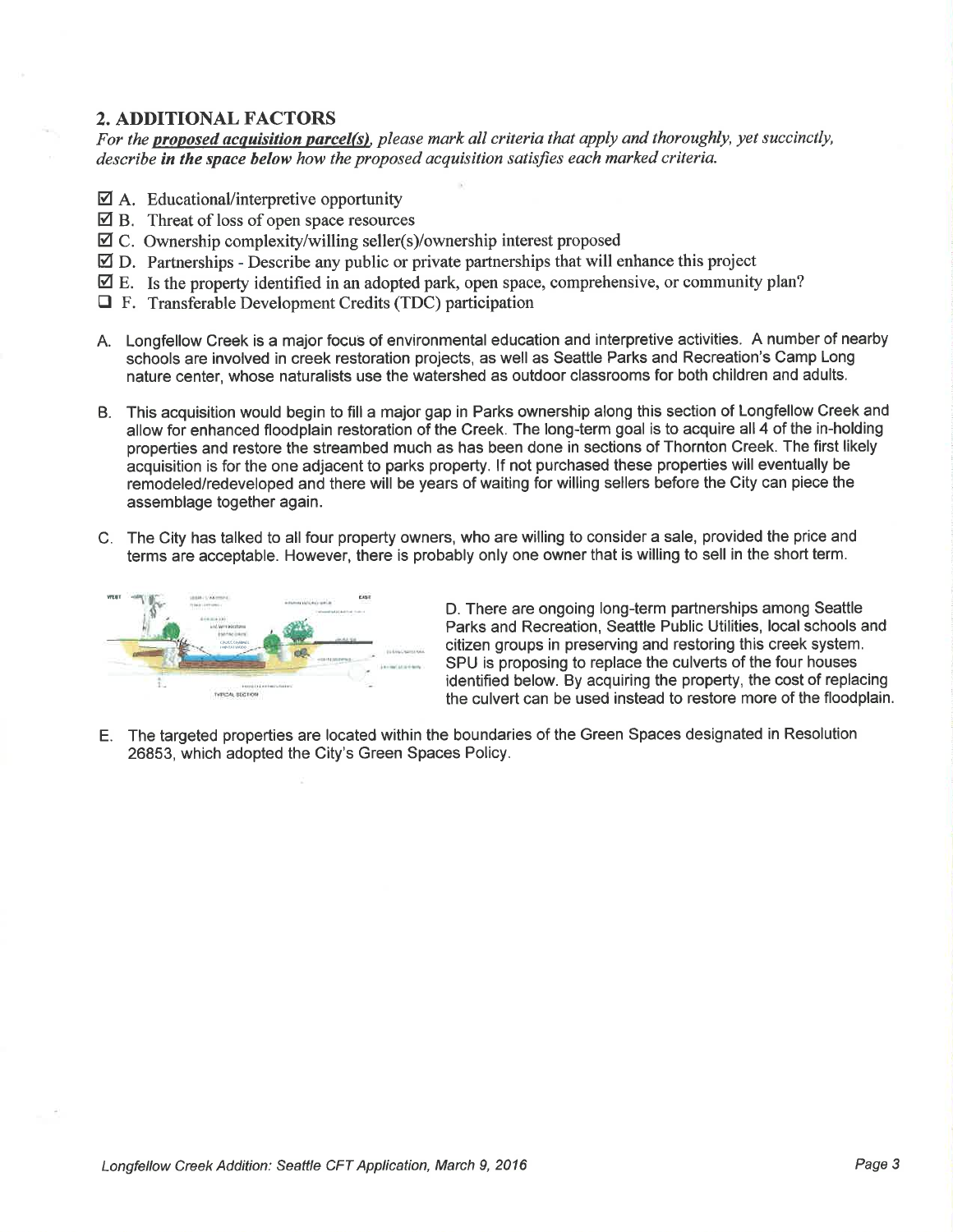#### 3. STEWARDSHIP AND MAINTENANCE

How will the property be stewarded and maintained? Does the property lend itself to volunteer stewardship opportunities? How will ongoing stewardship and maintenance efforts befunded?

The property will be stewarded and maintained by the Seattle Department of Parks and Recreation. Further, Longfellow Creek is receiving funding for restoration and other improvements through Seattle Public Utilities.

Longfellow creek also benefits from significant volunteer work through citizen groups, schools and Parks and Recreation programs.

#### 4. PROJECT BUDGET

| 1) TOTAL CFT APPLICATION AMOUNT <sup>a</sup>        | CFT: \$200,000 |
|-----------------------------------------------------|----------------|
| <b>2) TOTAL PEL APPLICATION AMOUNT</b> <sup>b</sup> | <b>PEL:</b>    |

 $\alpha_A$ llowable CFT acquisition costs (Ordinance 14714): The disbursement of funds shall be made only for capital project expenditures that include costs of acquiring real property, lncluding interests in real property, and the following costs: the cost of related relocation of eligible occupants, cost of appraisal, cost of appraisal review, costs of title insurance, closing costs, pro rata real estate taxes, recording fees, compensating tax, hazardous waste substances reports, directly related staff costs and related legal and administrative costs, but shall not include the cost of preparing applications for conservation futures funds.<br><sup>b</sup>King County projects only, if applicable.

#### Estimation of property value:

Briefly note how land values have been estimated (i.e., appraisal, property tax assessment, asking price, letter of value or other means).

The values for the property has been estimated by comparable sales in the subjects' area, subject to appraisal.

| <b>PROJECT COSTS</b>                                   | <b>ESTIMATED DOLLAR AMOUNT OR RANGE</b> |  |  |
|--------------------------------------------------------|-----------------------------------------|--|--|
| Total property interest value                          | \$400,000                               |  |  |
| Title and appraisal work                               |                                         |  |  |
| Closing, fees, taxes                                   |                                         |  |  |
| Relocation                                             |                                         |  |  |
| Hazardous waste reports                                |                                         |  |  |
| Directly related staff, administration and legal costs |                                         |  |  |
| <b>Total Project Costs (CFT and other funds)</b>       | \$400,000                               |  |  |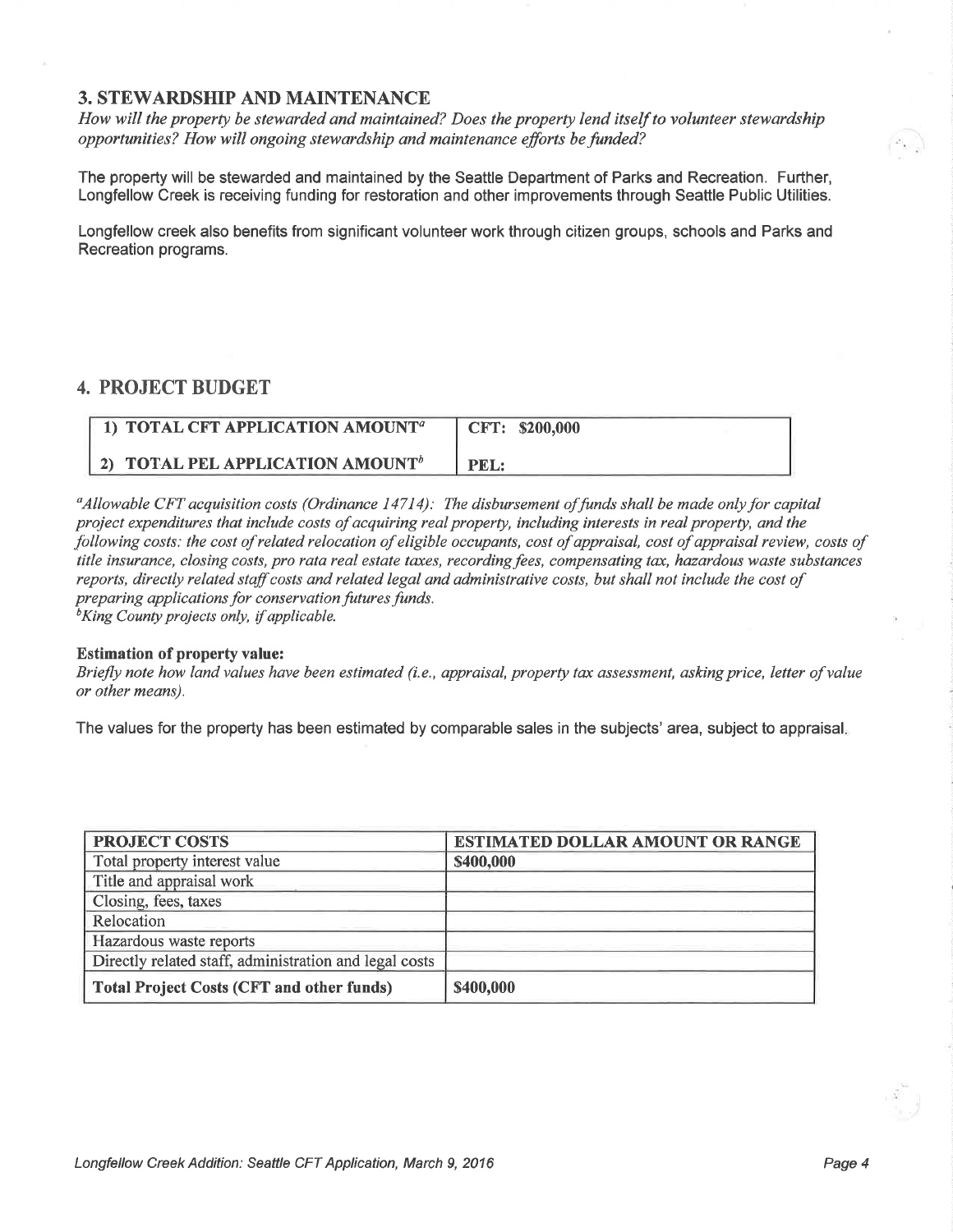| <b>MATCHING FUNDS: Existing Sources</b><br>(CFT can only provide a maximum of 50% of anticipated<br>project costs) | <b>DATE</b><br>(Expended or Committed) | <b>DOLLAR AMOUNT</b><br>(Expended or Committed) |
|--------------------------------------------------------------------------------------------------------------------|----------------------------------------|-------------------------------------------------|
| Seattle Metropolitan Parks District                                                                                | August 2014                            | \$200,000                                       |
|                                                                                                                    |                                        |                                                 |
|                                                                                                                    |                                        |                                                 |
| <b>Total CFT Funds Previously Received</b><br><b>This Project</b>                                                  | None                                   | None                                            |
| <b>Total Matching Funds and Past CFT Funds</b><br><b>Currently Identified</b>                                      |                                        | \$200,000                                       |
| <b>Unidentified Remaining Match Need</b>                                                                           |                                        | None                                            |

Unidentified remaining match need: What funds are anticipated and what is the time frame? Please briefly discuss how the unidentified remaining match need above will be met.

### 5. IN-KIND CONTRIBUTIONS FROM PARTNERSHIPS

| <b>Brief Activity Description</b> | <b>Dollar Value of</b><br>In-kind<br><b>Contribution</b> | <b>Status</b><br>(Completed or Proposed) | <b>Activity Date Range</b><br>(Completion Date or Proposed<br><b>Completion Date)</b> |
|-----------------------------------|----------------------------------------------------------|------------------------------------------|---------------------------------------------------------------------------------------|
|                                   |                                                          |                                          |                                                                                       |
|                                   |                                                          |                                          |                                                                                       |
|                                   |                                                          |                                          |                                                                                       |
| <b>TOTAL</b>                      |                                                          |                                          |                                                                                       |

6. ATTACHED MAPS (Two maps are now required: 1) site map and 2) general location map; you may also include one additional map, aerial photo or site photo)

8  $\frac{1}{2}$  x 11" maps are preferred, but 11 x 17" is acceptable if folded and hole-punched for insertion into a three-ring binder.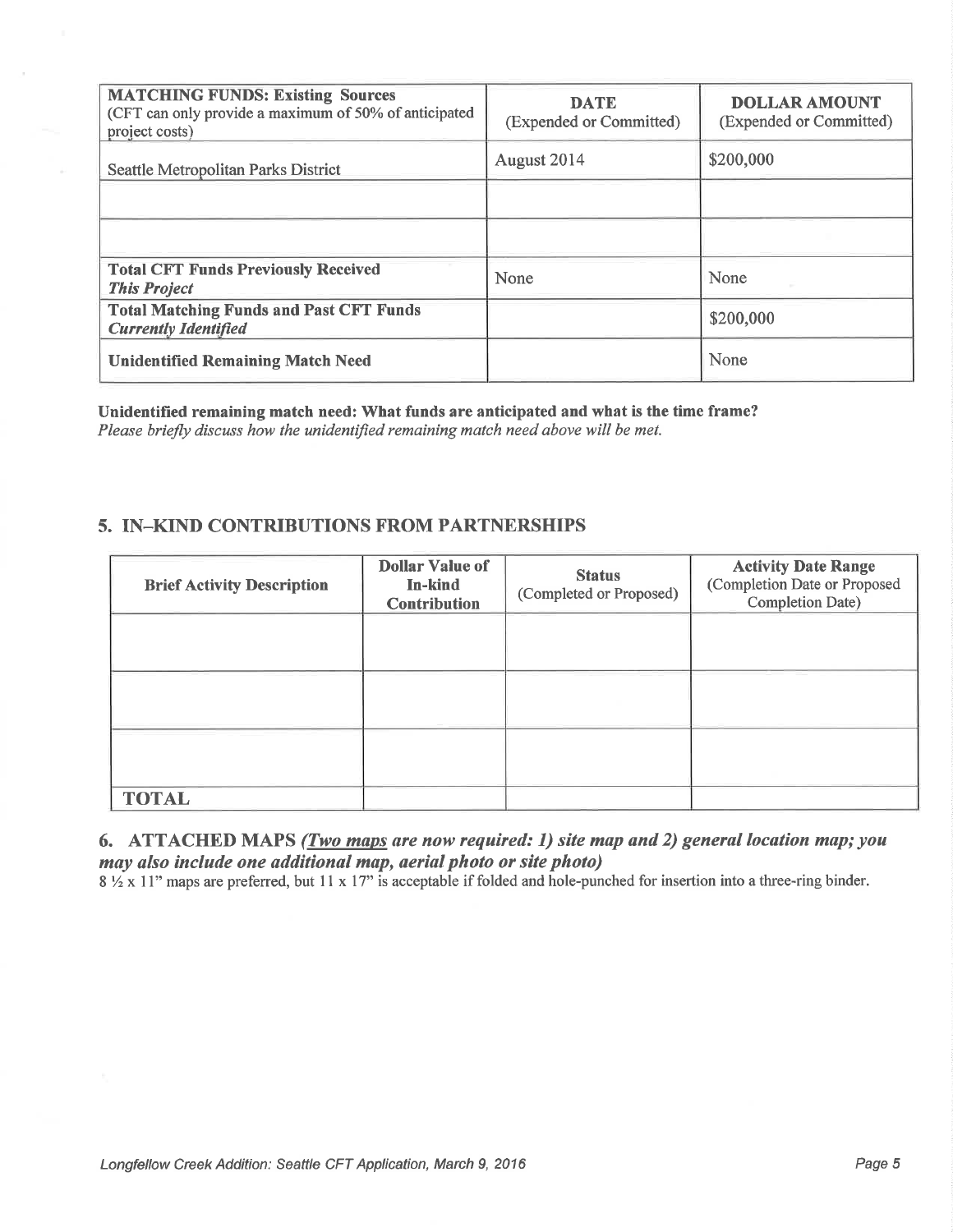